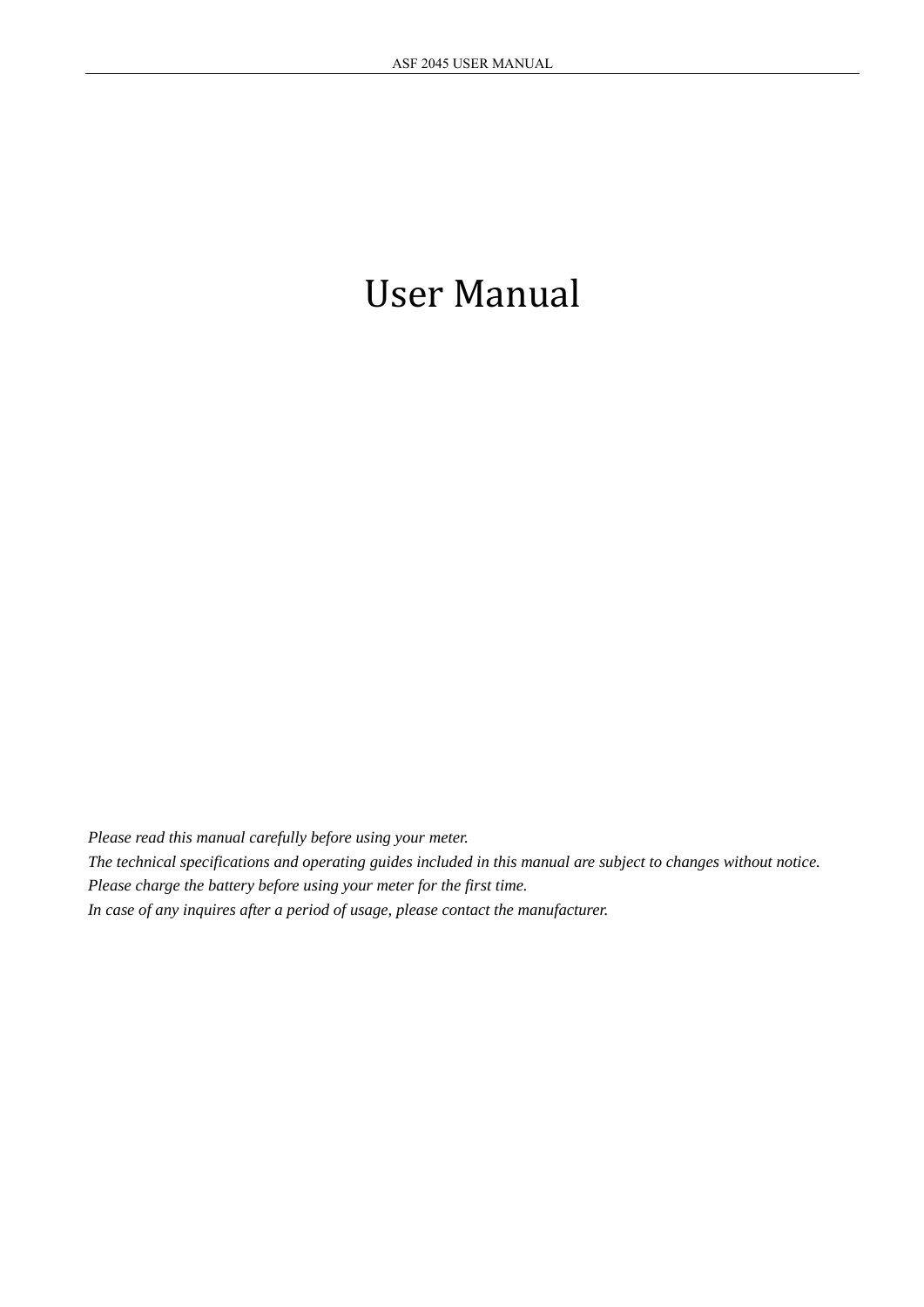# **Contents**

| 1.  |  |
|-----|--|
| 1.1 |  |
| 12  |  |
|     |  |
|     |  |
|     |  |
|     |  |
|     |  |
|     |  |
|     |  |
|     |  |
|     |  |
|     |  |
|     |  |
|     |  |
|     |  |
|     |  |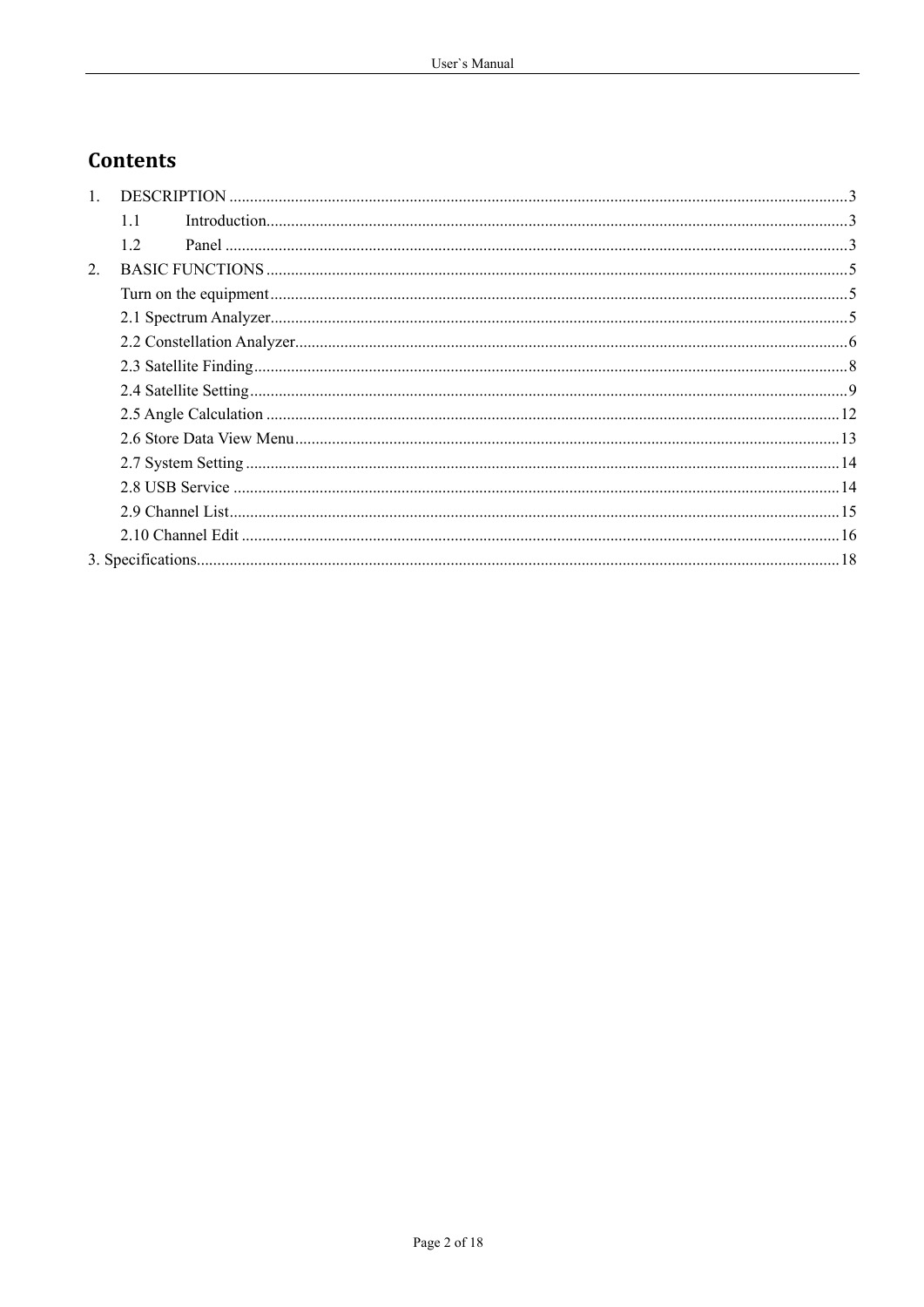# **1. DESCRIPTION**

# **1.1 Introduction**

This meter is simple and convenient for setting and aligning a satellite dish. Using the parameters of satellite, you can set and align a satellite dish quickly, easily and accurately.

IA601 can be used for satellite spectrum line scanning, and gain the field strength and quality data. Especially with video decode, both SD and HD channels, user can check the signal quality by video and audio performance directly.

#### **1.2 Panel**

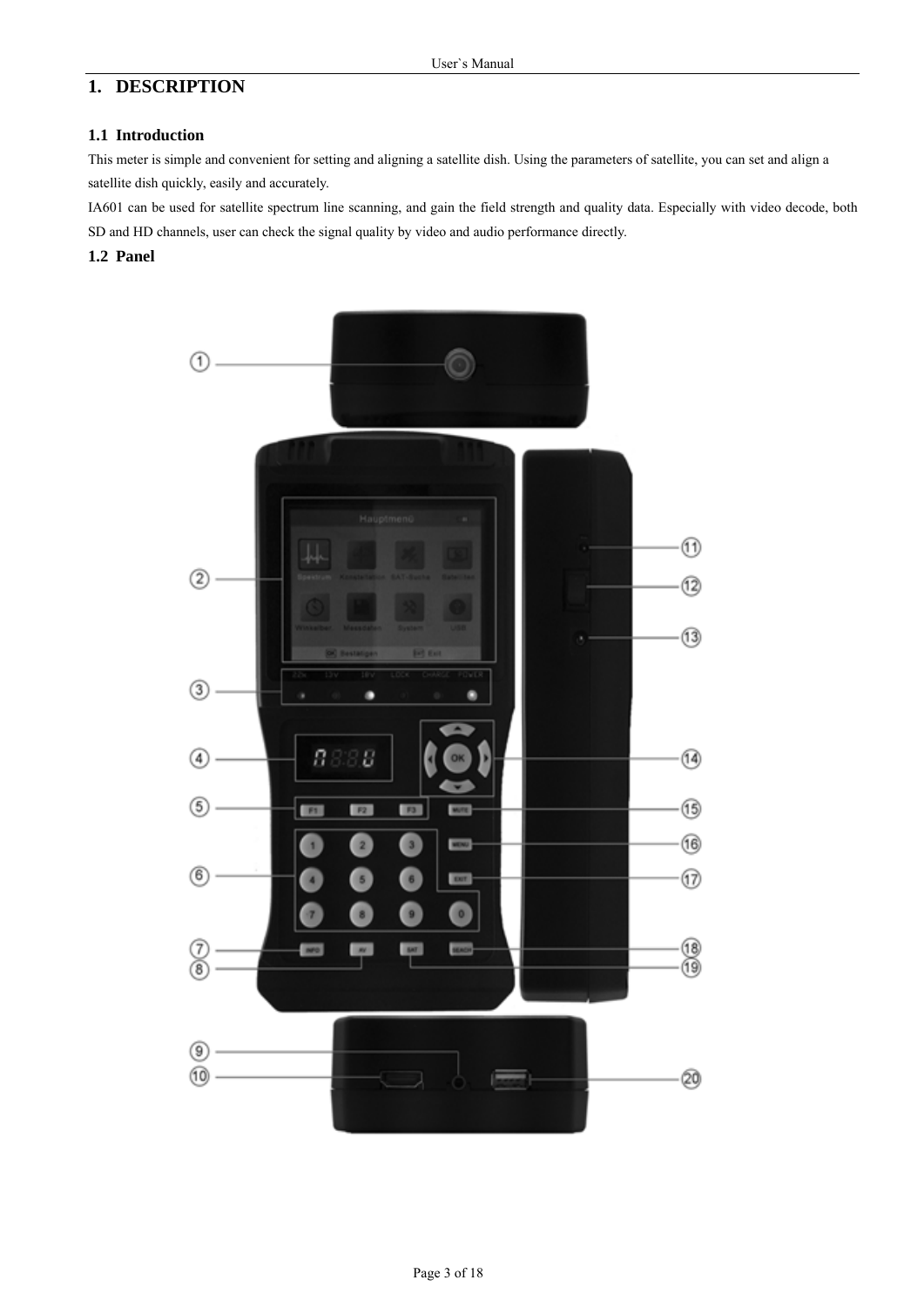- ○**1 . RF IN:** Satellite signal input port, connect directly to satellite antenna using coaxial cable.
- ○**2 . LCD Screen:** Show menus and video
- **3. LED LIGHTS: LCD Screen:** Show menus and video.
	- **22K**: The LED turns on if 22k is available by antenna
	- **13V**: The LED turns on if 13 voltage outputs by antenna
	- **18V**: The LED turns on if 18 voltage outputs by antenna
	- **LOCK**: The LED turns on if the signal locks
	- **CHARGE**: The LED turns on if the device is in-charging
	- **POWER**: The LED turns on if the device is working

#### ○**4 . LED DISPLAY:**

- **XXXX:** Show the channel number in video playing menu
- **00XX:** Show the quality value of the input signal in menus in which strength of the inputting signal shows
- **NENU:** Show "NENU" in Main Menu
- **OFF:** Show " OFF" when the device is in standby mode
- **AV1n:** Show "AV1n" after pressing [AV] button to display video by AV loop in

#### ○**5 . Function keys**

- **F1:** Turn LCD screen on/off (Only in video playing menu); Please refer help messages in other menus
- **F2:** Enter audio language setting menu (Only in video playing menu); Please refer help messages in other menus
- **F3:** Switch between TV and Radio channel list (Only in video playing screen); Please refer help messages in other menus
- ○**6 . 0~9 NUMBER KEYS:** Input numeric values
- ○**7 . INFO:** Show information about the current program (Only in video playing menu)
- ○**8 . AV:** Switch AV in/out jack to input or output AV
- ○**9 . AV IN:** AV input to show on screen
- ○**10 . HD PORT:** Connect to TV for displaying on the TV screen
- ○**11 . DC 12V OUTPUT:** 12V, 800mA output port
- ○**12 . POWER SWITCH:** Power switch
- ○**13 . DC 12V INPUT:** Connect with the charger cord for charging the meter.

#### ○**14 . NAVIGATION KEYS:**

- **/:** Zapping channels or navigation in the menu
- **/:** Decrease or increase the volume or navigation in the menu
- **OK:** Enter channel list menu (Only in video playing screen); in other menu, press to confirm your selection or operation
- ○**15 . MUTE:** Enable or disable volume, lock tone and key tone
- ○**16 . MENU:** Enter or exit main menu
- ○**17 . EXIT:** Exit from the present menu and move to the previous menu

#### ○**18 . SEARCH:**

Go to Satellite Finding menu directly in playing video menu

Go to Scanning menu in Satellite Finding, Spectrum Analyzer and Auto Scan menu

- **19. SAT:** List all the satellites that has scanned success in Video playing and Channel List menu
- ○**20 . USB Port:** Plug in USB sticks to upgrade software, export or import parameters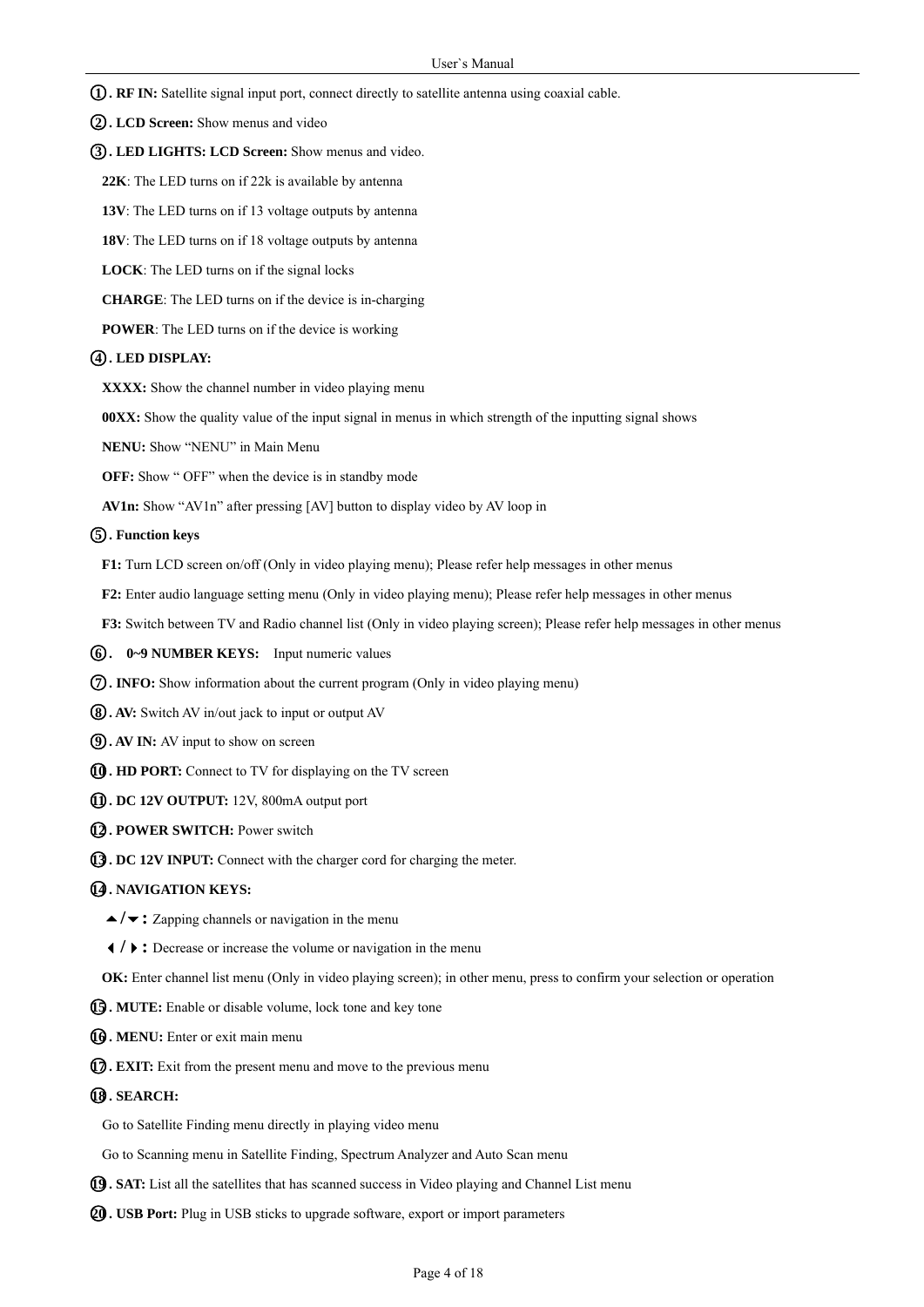# **2. BASIC FUNCTIONS**

#### **Turn on the equipment**

Turn on the power switch and then the device will enter to "**Main Menu**". Press **[EXIT]** or [**MENU**] to enter video playing menu. Or press OK to enter submenu to analyzer or setting parameters.



## **2.1 Spectrum Analyzer**

- 1. Press the [MENU] to display the main menu.
- 2. Press [OK] on <Spectrum> option to enter spectrum analyzer menu.



3. Press [F1] to switch SPAN of spectrum abscissa between Full, 200MHz and 400MHz, FULL as Default. The smaller span will show clearer signal status of frequencies.

4. Press [F2] to enter LNB menu to set the LNB parameters. After setting completely, press [F4] to save and press [EXIT] to return to Spectrum menu.

- z **LNB Type:** Set LNB Type, press [◄/►] button to switch.
- **LO.LOW:** Show the low local oscillator value. Use digital button to input the LO.LOW once the LNB Type is customized.
- **LO.HIGH:** Show the high local oscillator value. Use digital button to input the LO.HIGH once the LNB Type is customized.
- z **22K:** Set 22K status. Press [◄/►] button to switch between ON/OFF/Auto. Default set to Auto.
- **LNB Power**: Set the antenna power. Press [◀/►] button to switch between Auto/13V/18V/OFF. Default set to Auto.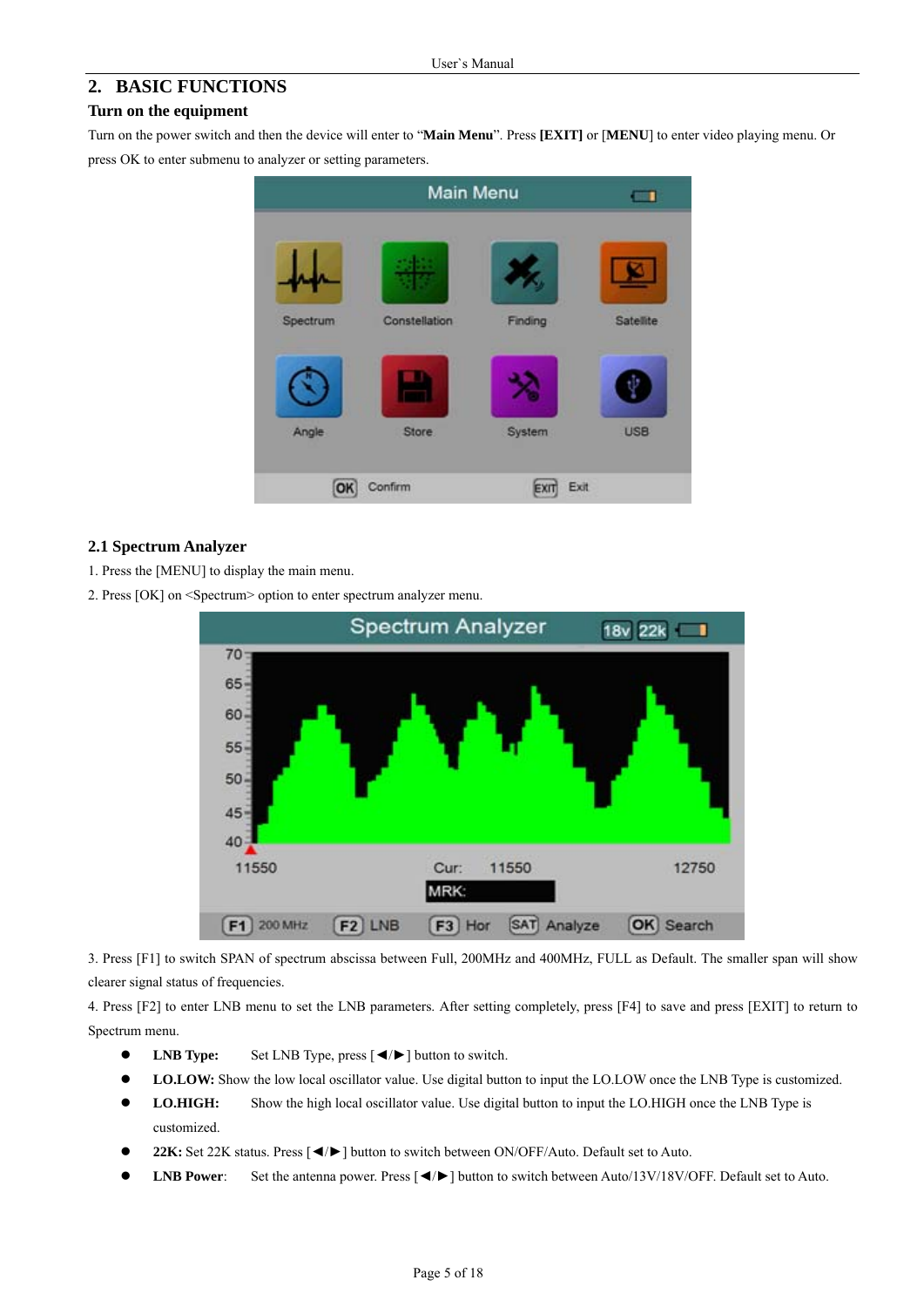|              | <b>Spectrum Analyzer</b> | ш |
|--------------|--------------------------|---|
| LNB type     | 9750                     |   |
| LO.LOW       | 9750                     |   |
| LO.HIGH      | $\mathbf{0}$             |   |
| 22K          | <b>AUTO</b>              |   |
| LNB power    | <b>AUTO</b>              |   |
| Switch type  | None                     |   |
| Switch input | None                     |   |
|              |                          |   |
|              |                          |   |
|              | Exit                     |   |

- z **Switch Type**: Set DiSEqC type. Press [◄/►] button to switch between None/DiSEqC1.0/ DiSEqC1.1. Default set to None.
- z **Switch Input**: Set DiSEqC 1.0 or DiSEqC 1.1's input port. Default set to None.
- 5. Press [F3] to switch between Horizontal and Vertical polarity.
- 7. Press [SATo pause current status.
- 8. Press [▲/▼] to move vertical coordinate's position, and browse the level of Hi-Lo lines.
- 9. Press [◄/►] to move Red cursor to select frequency.

10. Press [OK] when a frequency of Abscissa is selected, system will enter Frequency searching menu, press [OK] when Search selected to start frequency searching.

|             | <b>Spectrum Analyzer</b> | 18v 22k                       |
|-------------|--------------------------|-------------------------------|
| Frequency:  |                          | 11856                         |
| Symbol      |                          | 27500                         |
| Polarity    |                          | Hor                           |
| Search mode |                          | Scrambled                     |
| Search      |                          | $\leftarrow$ OK $\rightarrow$ |
| C/N: 22.7dB | 9.99 E-8<br>BER:         | 3/4<br>FEC:                   |
| Strength    |                          | 45 %                          |
| Quality     |                          | 52 %                          |

## **2.2 Constellation Analyzer**

- 1. Press the [MENU] to display main menu.
- 2. Press [OK] on <Constellation> option to enter constellation analyzer menu.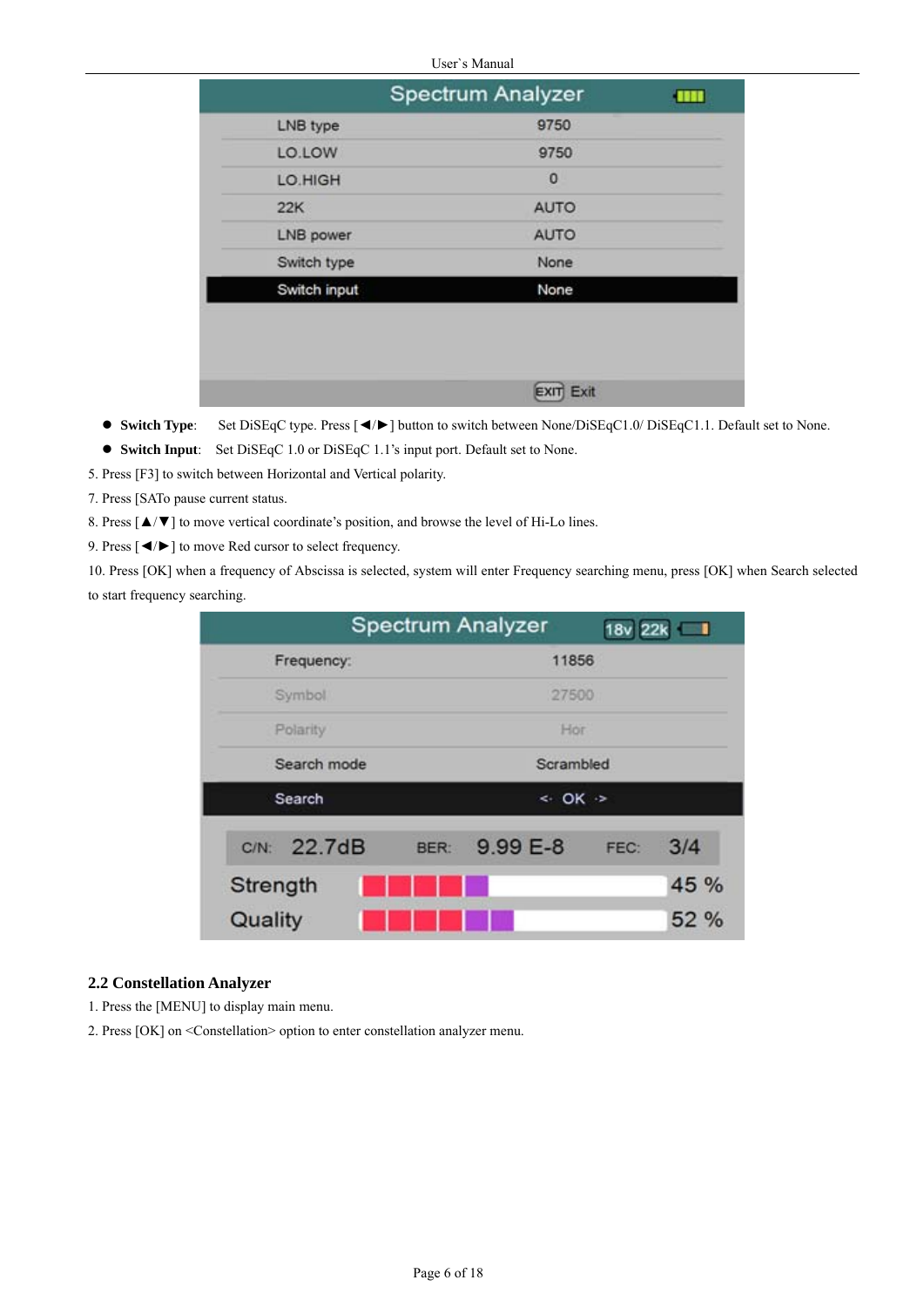|                      | <b>Constellation Analyzer</b> |  |
|----------------------|-------------------------------|--|
| Analyze by Frequency |                               |  |
|                      |                               |  |
| Analyze by Program   |                               |  |
|                      |                               |  |
|                      |                               |  |
|                      |                               |  |
|                      |                               |  |
| ıfirm                | Exit                          |  |

3. Press [OK] on <Analyze by Frequency> option to set satellite and transponder for constellation, as shown in below:

|                  | <b>Constellation Analyzer</b> | a ma |
|------------------|-------------------------------|------|
| <b>Satellite</b> | Vinasat 1 & JCSAT 5A          |      |
| Frequency        | 3413                          |      |
| Symb.rate        | 9766                          |      |
| Pol              | Ver                           |      |
| Search           | OK                            |      |
|                  |                               |      |
|                  |                               |      |
|                  |                               |      |
| Confirm          | Exit                          |      |

- z **Satellite:** Show and choose the satellite. Press [◄/►] to select satellite, or press [OK] to enter Satellite list.
- z **Frequency:** Press [◄/►] to select, the Symbol Rate and Pol will be changed correspondingly, press [OK] to enter transponder list.
- Search: Press [OK] to enter Constellation Analyzer interface, as shown in below:

|                                      |                                              |                                         | <b>Constellation Analyzer</b> | m        |                                      |                                                   |                                       | <b>Constellation Analyzer</b> | m        |
|--------------------------------------|----------------------------------------------|-----------------------------------------|-------------------------------|----------|--------------------------------------|---------------------------------------------------|---------------------------------------|-------------------------------|----------|
| CH<br>MOD:<br><b>MER:</b>            | ÷<br>DVB-S2/QPSK<br>3840/ H /27500<br>22.7dB |                                         |                               |          | CH<br>MOD:<br><b>MER</b>             | CCTV 5<br>DVB-S2/QPSK<br>3840/ H /27500<br>22.7dB |                                       |                               |          |
| CIN<br>22.7dB<br>Quality<br>Strength | FEC:<br>3/4                                  | <b>BER</b><br>9.99 E-8.<br>45 %<br>52 % |                               |          | C/N<br>22.768<br>Quality<br>Strength | FEC:<br>3/4                                       | <b>BER</b><br>999 E-8<br>45 %<br>52 % |                               |          |
|                                      |                                              | <b>KXP Ext</b>                          |                               | SAT Save |                                      |                                                   | KNT Ext.                              |                               | SAT Save |

(By Frequency) (By Program)

Under Constellation Analyzer interface, press [SAT] to save current page to Store Data View.

Under Constellation Analyzer interface (by Frequency), press [◄/►] to switch between transponders of selected satellite.

- Under Constellation Analyzer interface (by Program), press [◄/►] to switch between all the channels.
- 3. Select Analyzer by Program to enter Constellation analyzer menu directly, as shown in above: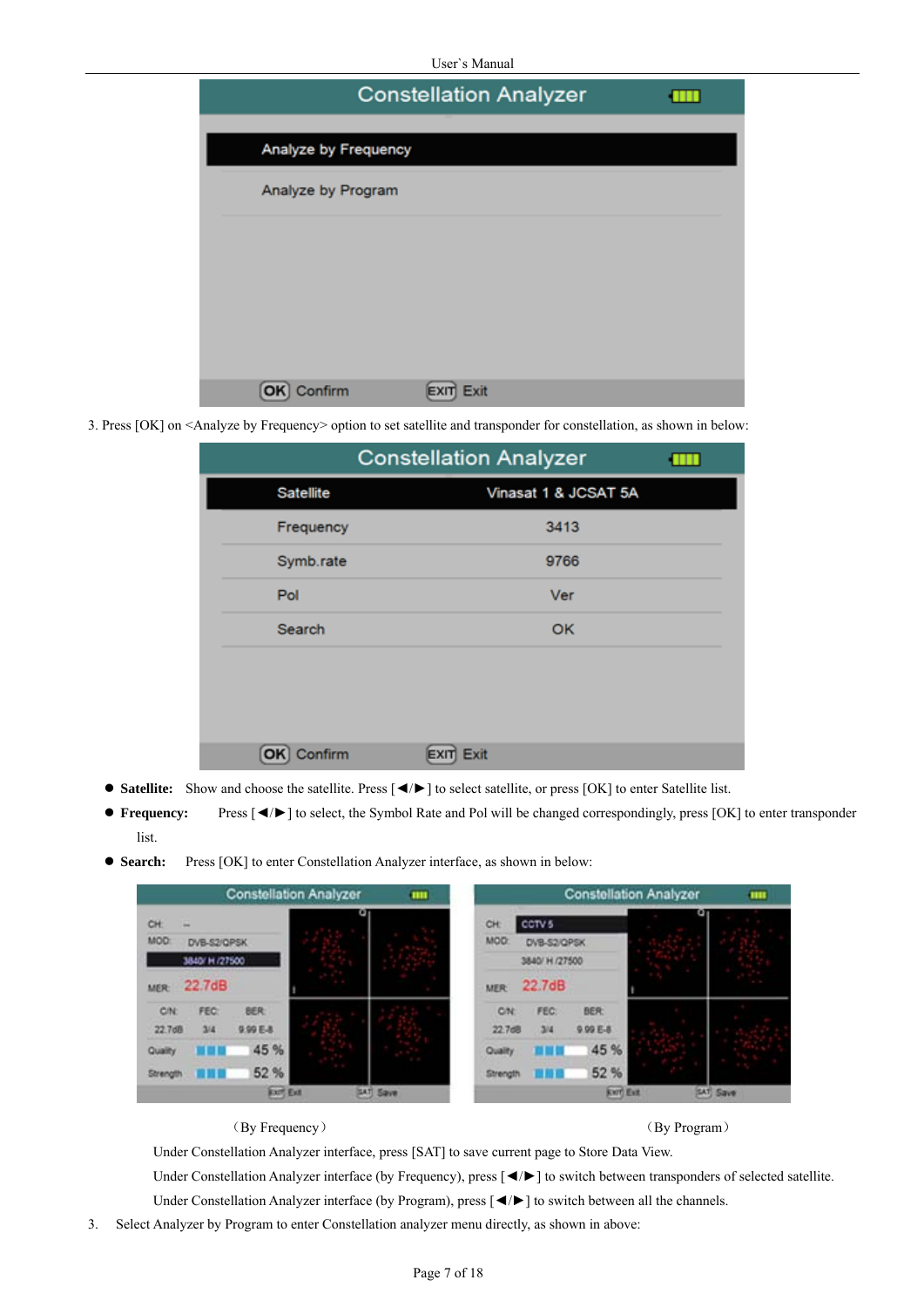# **2.3 Satellite Finding**

1. Press the [MENU] to display main menu.

2. Press [OK] on <Finding> option to enter satellite finding menu.

|                  | <b>Satellite Finding</b> | 13v 22k IIII  |
|------------------|--------------------------|---------------|
| <b>Satellite</b> | Astra 1H/1KR/1L          | <b>LOCK</b>   |
| LNB type         | <b>UNIVERSAL</b>         | PWR: 21.5     |
| LO.LOW           | 9750                     | dBuV          |
| LO.HIGH          | 10600                    | Unknown       |
| Frequency        | 11856                    |               |
| Symb.rate        | 27500                    | C/N: 22.7dB   |
| Polarity         | Hor                      | BER: 9.99 E-8 |
| Search           | ок                       | FEC: 3/4      |
| Strength         |                          | 45 %          |
| Quality          |                          | 52 %          |
| OK Confirm       | SAT Save LNB             | EXIT Exit     |
| Add TP<br>F1     |                          | F3 Zoom       |

- z **Satellite:** Show and choose the satellite. Press [◄/►] to select satellite, or press [OK] to enter Satellite list.
- z **LNB Type:** Set LNB Type, press [◄/►] button to switch. Default set to UNIVERSAL.
- $\bullet$  LO.LOW: Show the low local oscillator value. Use digital button to input the LO.LOW once the LNB Type is customized.
- $\bullet$  LO.HIGH: Show the high local oscillator value. Use digital button to input the LO.HIGH once the LNB Type is customized.
- **Frequency:** Input the frequency by 0~9 keys directly.
- **Symb.rate:** Input the symbol rate by 0~9 keys directly.
- **Polarity:** Press [◀/►] button to select between vertical and horizontal.

When signal locked, the signal power level, C/N, FEC, BER (after BER) will be shown, at the same time the speaker will notify.

Adjust the dish slightly to get the strongest signal.

- **Search:** Press [OK] to scan channels.
- 3. Press [F1] to add new transponder to satellite
- 4. Press [SAT] to save LNB or save testing results
- 5. Press [F3] to enter Zoom menu to only show strength and quality of the inputting signal

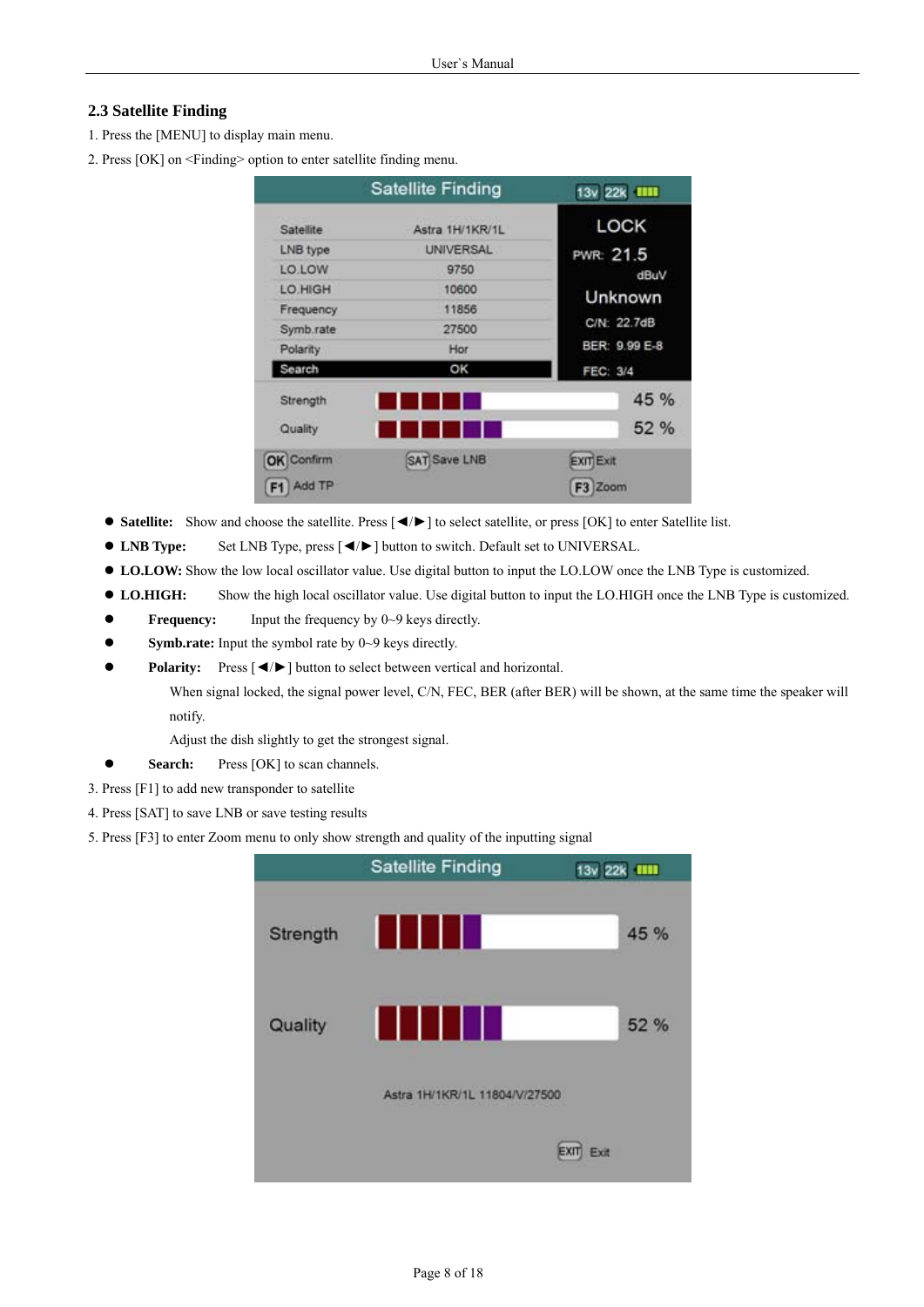# **2.4 Satellite Setting**

- 1. Press the [MENU] to enter main menu
- 2. Press [OK] on <Satellite> option to enter Satellite setting menu.

|                       | <b>Satellite Setting</b> | ŢШ |
|-----------------------|--------------------------|----|
| <b>Edit Satellite</b> |                          |    |
| Dish Set-up           |                          |    |
| Auto Scan             |                          |    |
|                       |                          |    |
|                       |                          |    |
|                       |                          |    |
|                       |                          |    |
| Confirm<br>OK         | Exit                     |    |

- 3. Press [OK] on <Edit Satellite> item to enter satellite edit menu.
	- Press [◀/►] button to switch between satellite list and transponder list.

#### **Edit satellites:**

|                           | <b>Edit Satellite</b>              | шı            |
|---------------------------|------------------------------------|---------------|
| Astra 1H/1KR/1L           |                                    | 11727/V/27500 |
| Astra 1M/1C               |                                    | 11747/V/27500 |
| Astra 3A/3B & Thor 2      |                                    | 11766/V/27500 |
| Astra 1G                  |                                    | 11785/V/27500 |
| Eutelsat 7A               |                                    | 11804/V/27500 |
|                           |                                    | 11823/V/27500 |
|                           |                                    |               |
| Edit TP<br>F <sub>2</sub> | Add TP<br>Del TP<br>F <sub>3</sub> | Save<br>SAT   |

Press [△/▼] to navigate between satellites, and press [OK] to edit the Name, Longitude and Location information.

| <b>Edit satellites</b> |                      |  |  |
|------------------------|----------------------|--|--|
| Name                   | Hot Bird 13A/13B/13C |  |  |
| longitude              | 13                   |  |  |
| Location               | West                 |  |  |
| ок                     | Cancel               |  |  |

Press [F2] to add new satellite. Step1: Set the satellite name, longitude and location. Step2: Set the antenna parameters for the satellite.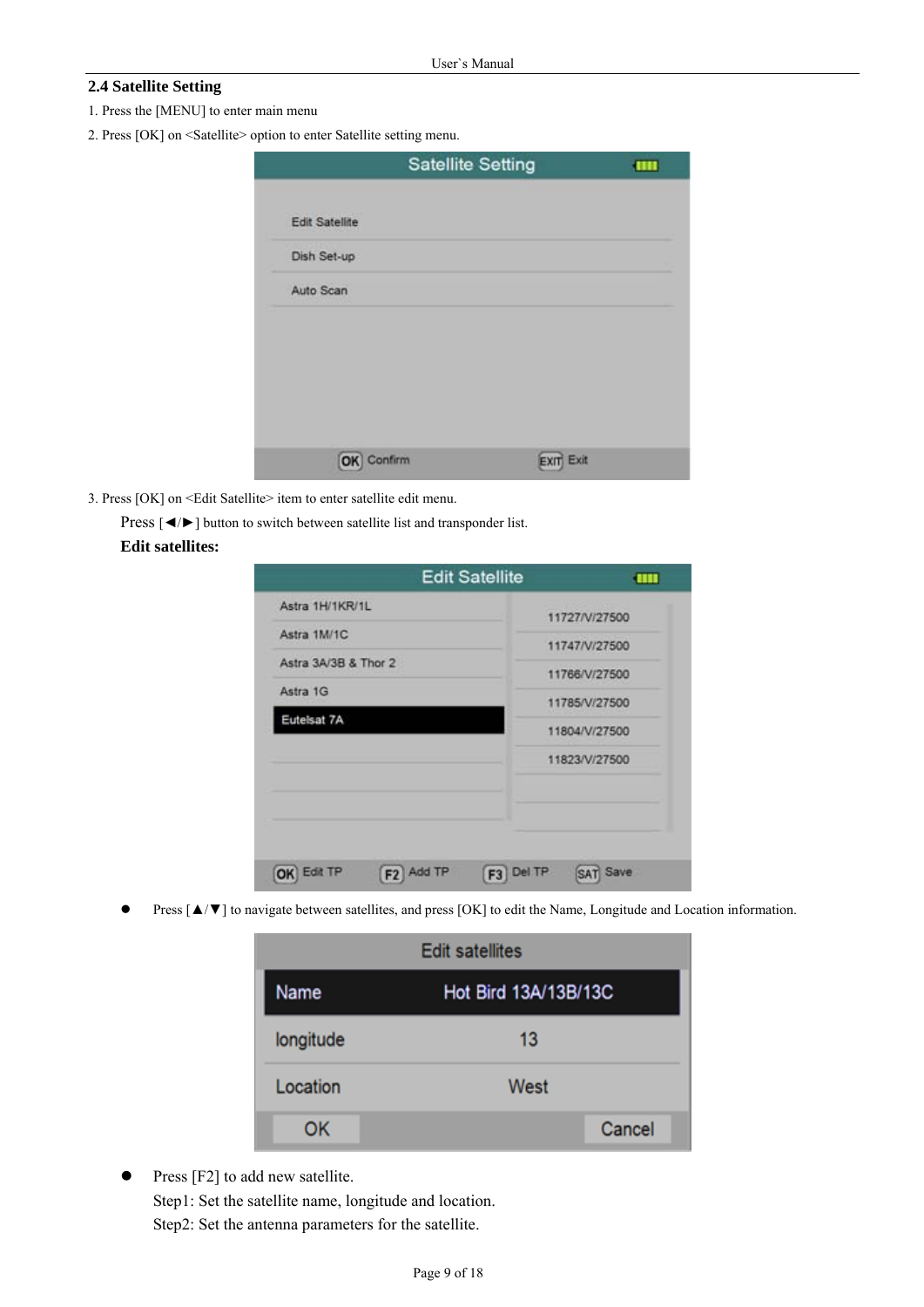| Add satellite - Step 2 |       |                  |  |  |
|------------------------|-------|------------------|--|--|
| <b>LNB Type</b>        |       | <b>UNIVERSAL</b> |  |  |
| LO LOW                 |       | 9750             |  |  |
| LO HIGH                | 10600 |                  |  |  |
| <b>LNB Power</b>       |       | <b>AUTO</b>      |  |  |
| 22K                    |       | OFF              |  |  |
| Cancel                 |       | Finish           |  |  |

- **•** Press [F3] to delete current selected satellite. A dialog will display on screen, user can confirm or cancel the delete operation.
- Press [SAT] to save all the modifications.

# **Edit Transponders:**

|                      | <b>Edit Satellite</b>  | <b>TITLE</b>  |
|----------------------|------------------------|---------------|
| Astra 1H/1KR/1L      |                        | 11727/V/27500 |
| Astra 1M/1C          |                        | 11747/V/27500 |
| Astra 3A/3B & Thor 2 |                        |               |
| Astra 1G             |                        | 11766/V/27500 |
| Eutelsat 7A          |                        | 11785/V/27500 |
|                      |                        | 11804/V/27500 |
|                      |                        | 11823/V/27500 |
|                      |                        |               |
| Edit TP<br>F2        | Del TP<br>Add TP<br>F3 | Save          |

- z Press [▲/▼] to navigate between transponders, and press [OK] to edit the current transponder.
- $\bullet$  Press [F2] to add transponder.
- Press [F3] to delete current selected transponder. A dialog will display on screen, user can confirm or cancel the delete operation.
- Press [SAT] to save all the modifications.

4. Press [OK] on <Dish Set-up> option to enter dish set-up menu.

|                  | Dish Set-up      | <b>TITLE</b> |  |
|------------------|------------------|--------------|--|
| Satellite        | Astra 1H/1KR/1L  |              |  |
| <b>LNB</b> type  | <b>UNIVERSAL</b> |              |  |
| LO.LOW           | 9750             |              |  |
| LO.HIGH          | 10600            |              |  |
| 22KHz            | On               |              |  |
| <b>LNB</b> power | Auto             |              |  |
| Switch Type      | None             |              |  |
| Switch Input     | None             |              |  |
| Centre Freq      | None             |              |  |
| Motor            | Fixed            |              |  |
| Confirm<br>ОК    | Exit<br>Save     |              |  |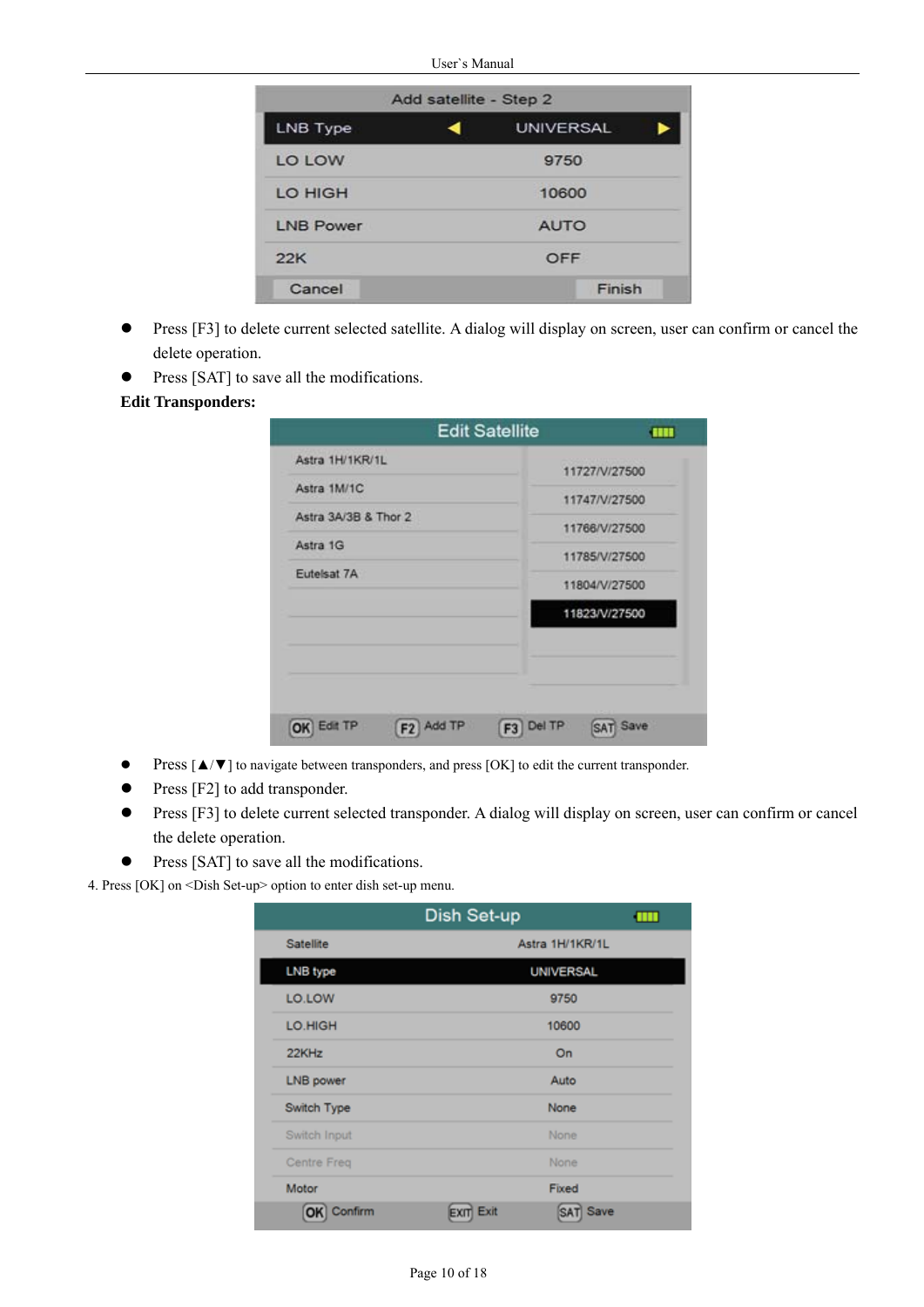- **• Satellite:** Show and choose the satellite. Press  $\Box$  **i** to select satellite, or press [OK] to enter Satellite list.
- LNB Type: Set LNB Type, press [◀/▶] button to switch. Default set to UNIVERSAL.
- LO.LOW: Show the low local oscillator value. Use digital button to input the LO.LOW once the LNB Type is customized.
- LO.HIGH: Show the high local oscillator value. Use digital button to input the LO.HIGH once the LNB Type is customized.
- z **22K:** Set 22K status. Press [◄/►] button to switch between ON/OFF/Auto. Default set to Auto.
- **LNB Power:** Set the antenna power. Press [◀/►] button to switch between Auto/13V/18V/OFF. Default set to Auto.
- z **Switch Type**: Set DiSEqC type. Press [◄/►] button to switch between None/DiSEqC1.0/ DiSEqC1.1. Default set to None.
- **Switch Input**: Set DiSEqC1.0 or DiSEqC1.1's input port. Default set to None.
- Motor: Set antenna motor type. Press [◀/►] button to switch between Fixed / DiSEqC1.2/USALS. Default set to Fixed.

Press [OK] to enter to Positioner Set-up menu during Motor set to DiseqC1.2.

|                 | POSITIONER SET-UP<br>Ш |  |
|-----------------|------------------------|--|
| Satellite       | ChinaSat 6B            |  |
| Transponder     | 3635/H/9920            |  |
| Move            | <-Stop->               |  |
| Centre position | OK                     |  |
| Set limit       | Disabled               |  |
| Save            | OK                     |  |
| Strength        | 5%                     |  |
| Quality         | 2%                     |  |
| Confirm<br>OK   | Exit                   |  |

- Satellite: Show current satellite name.
- z **Transponder:** Set the transponder to detect the positioned. Press [◄/►] to switch between transponders.
- **Move:** Set and show the antenna moving direction. Press [◄] to step to East and [▶] to West. Press [◄] or [▶] twice rapidly to move continually.
- Center position: Press [OK] to move the LNB to centre position.
- Set limit: Set the limitation of LNB move direction. Press [◀/►] to switch between Disable/East/West.
- Save: Press [OK] to save current position.

Press [OK] to enter to GOTO X SETUP-UP menu during Motor set to USALS.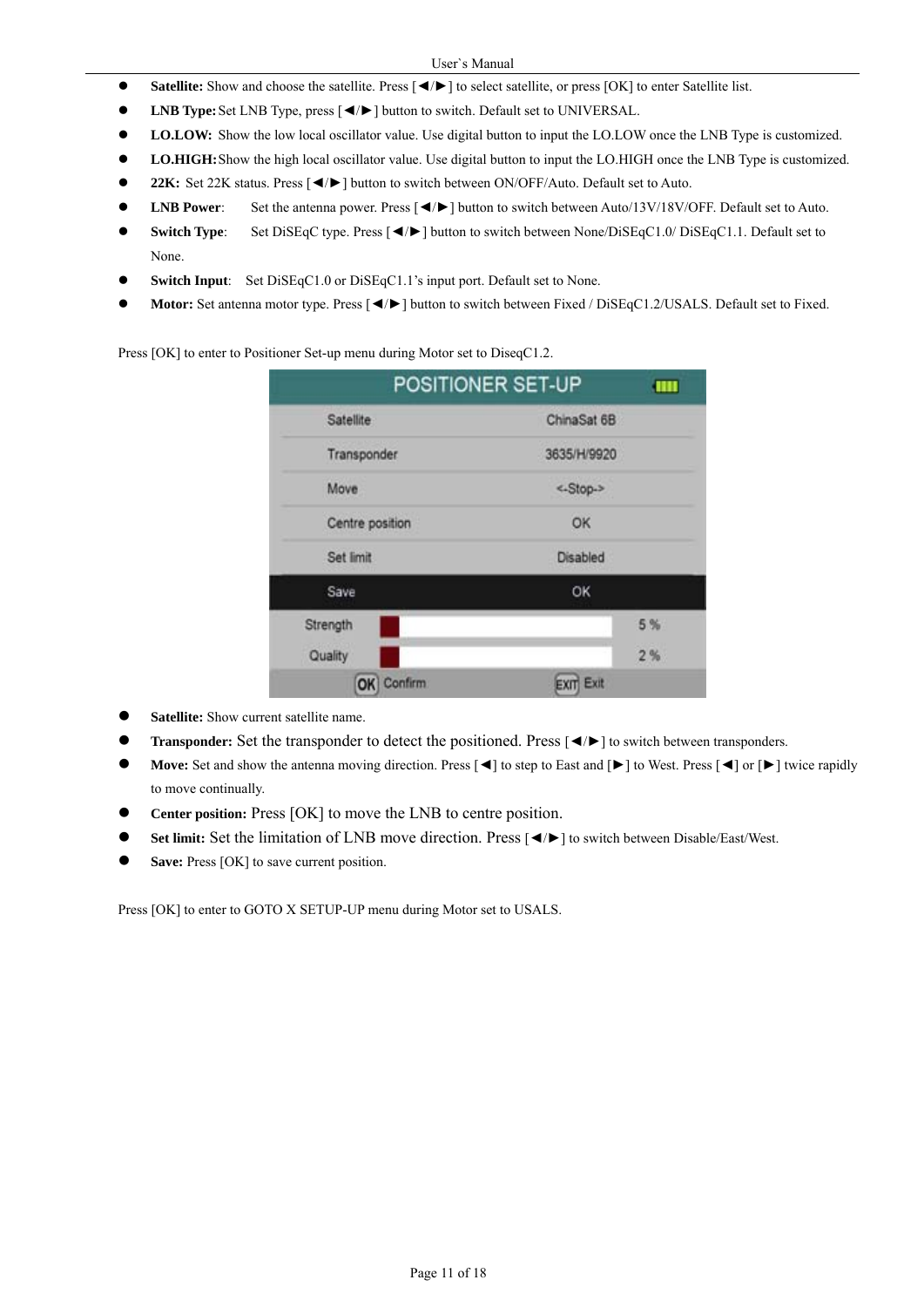| GOTO X SET-UP    |               | m |
|------------------|---------------|---|
| Longitude        | $5.4^\circ$   |   |
| Location         | West          |   |
| Latitude         | $5.4^{\circ}$ |   |
| Hemisphere       | South         |   |
| Move to position | OK            |   |
|                  |               |   |
|                  | EXIT Exit     |   |

Press  $\left[\right.\rightleftharpoons$   $\left[\right.\rightleftharpoons$   $\left[\right.\rightleftharpoons$   $\left[\right.\rightleftharpoons$   $\left[\right.\rightleftharpoons$   $\left[\right.\rightleftharpoons$   $\left[\right.\rightleftharpoons$   $\left[\right.\rightleftharpoons$   $\left[\right.\rightleftharpoons$   $\left[\right.\rightleftharpoons$   $\left[\right.\rightleftharpoons$   $\left[\right.\rightleftharpoons$   $\left[\right.\rightleftharpoons$   $\left[\right.\rightleftharpoons$   $\left[\right.\rightleftharpoons$   $\left[\right.\rightleftharpoons$   $\left[\right.\right$ 

- **•** Longitude: Input the longitude directly by 0~9 numeric buttons.
- z **Location:** Set the location. Press [◄/►] to switch between West/East.
- Latitude: Input the latitude directly by 0~9 numeric buttons.
- **Hemisphere:** Set the hemisphere. Press [◀/►] to switch between South/North.
- Move to position: Press [OK] to move to your setting position.

5. Press [OK] on <Auto Scan> option to enter dish set-up menu.

|               | Auto scan     | $\mathbf{m}$<br>13v 22k |
|---------------|---------------|-------------------------|
| Satellite     | Astra 1G      |                         |
| Motor         | Fixed         | PWR:                    |
| Transponder   | 11727/V/27500 | 21.5                    |
| Search mode   | Transponder   | dBuV                    |
| Search        | OK            |                         |
|               |               | 45 %                    |
| Strength<br>ш |               |                         |
| Quality       |               | 52 %                    |
| Confirm<br>OK |               | Exit                    |

Press  $[\triangle/\blacktriangledown]$  to navigation.

- **■** Satellite: Select the satellite you want to find by  $[$  ◀/► ] or press [OK] to enter the satellite list to select.
- z **Motor:** It is defaulted set for "DISH SET-UP" menu. It was not allowed to modify unless you enter "DISH SET-UP" menu.
- z **Transponder:** Select the transponder you want, the LOCK light turns on and the warning rings when it was switched to the TP which has signals.
- Search mode: Select the channel mode which you want to search. Press [◀/►] to switch between All channels and FTA.
- Search: Select search scope, Satellite /Transponder/Blind. Press [OK] to start scan channels.

#### **2.5 Angle Calculation**

1. Press the [MENU] to display the main menu.

2. Use [▲/▼] to move cursor, press [OK] on <Angle> option, the following window will appear.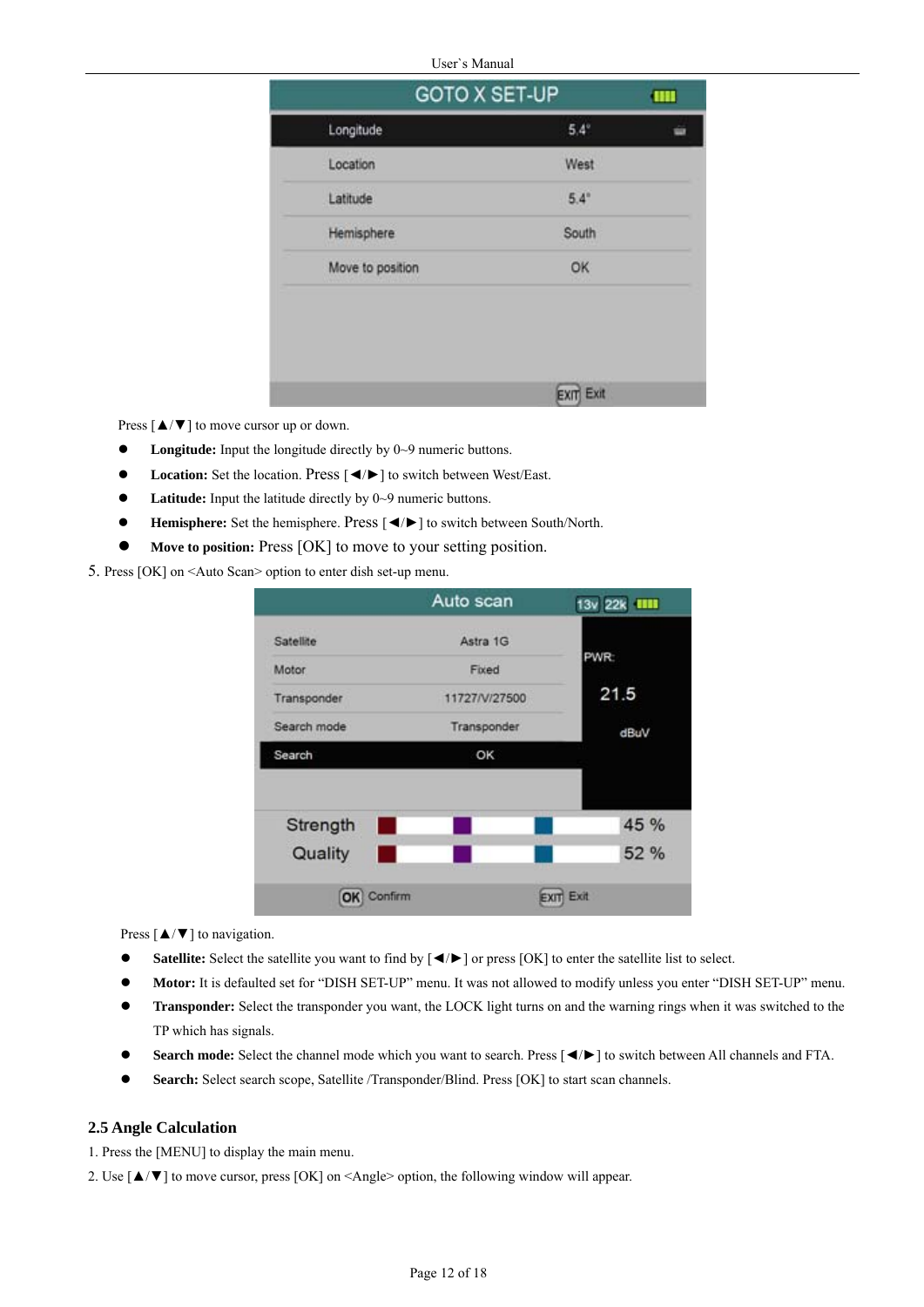|  | User`s Manual |
|--|---------------|
|  |               |

|                      | Angle Calculation | ш              |
|----------------------|-------------------|----------------|
| Satellite            | Eutelsat 7A       |                |
| Longitude            | $66.5^{\circ}$    |                |
| Location             | West              |                |
| Latitude             | $5.4^\circ$       | <b>Kink In</b> |
| Hemisphere           | East              |                |
| Calculation          | OK                |                |
| Azimuth<br>Elevation | --                |                |
| Pol                  | --                | 999            |
| OK                   | Confirm           | Exit           |

- **●** Satellite: Select the satellite you want to find by  $[ \blacktriangleleft \blacktriangleright ]$  or press [OK] to enter the satellite list to select.
- **•** Longitude: Input the longitude directly by 0~9 numeric buttons.
- z **Location:** Set the location. Press [◄/►] to switch between West/East.
- **•** Latitude: Input the latitude directly by 0~9 numeric buttons.
- z **Hemisphere:** Set the hemisphere. Press [◄/►] to switch between South/North.
- z **Calculation:** Press [OK] to calculate the Azimuth, Elevation and Pol. The results will be display both by Text and Pictrue. **Azimuth:** Show the azimuth of the chosen satellite.

**Elevation:** Show the elevation of the chosen satellite.

**Polarity:** Show the polarity angel of the chosen satellite

#### **2.6 Store Data View Menu**

- 1. Press the [MENU] to display main menu.
- 2. Press [OK] on <Store> option to enter Store Data View menu.

|                          | <b>Store Data View</b> | ш |
|--------------------------|------------------------|---|
| Spectrum                 |                        |   |
| Constellation            |                        |   |
| Finding                  |                        |   |
|                          |                        |   |
|                          |                        |   |
|                          |                        |   |
| Show constellation<br>OK | Exit                   |   |

3. Press [OK] on <Spectrum> to show store spectrum data or show the constellation data.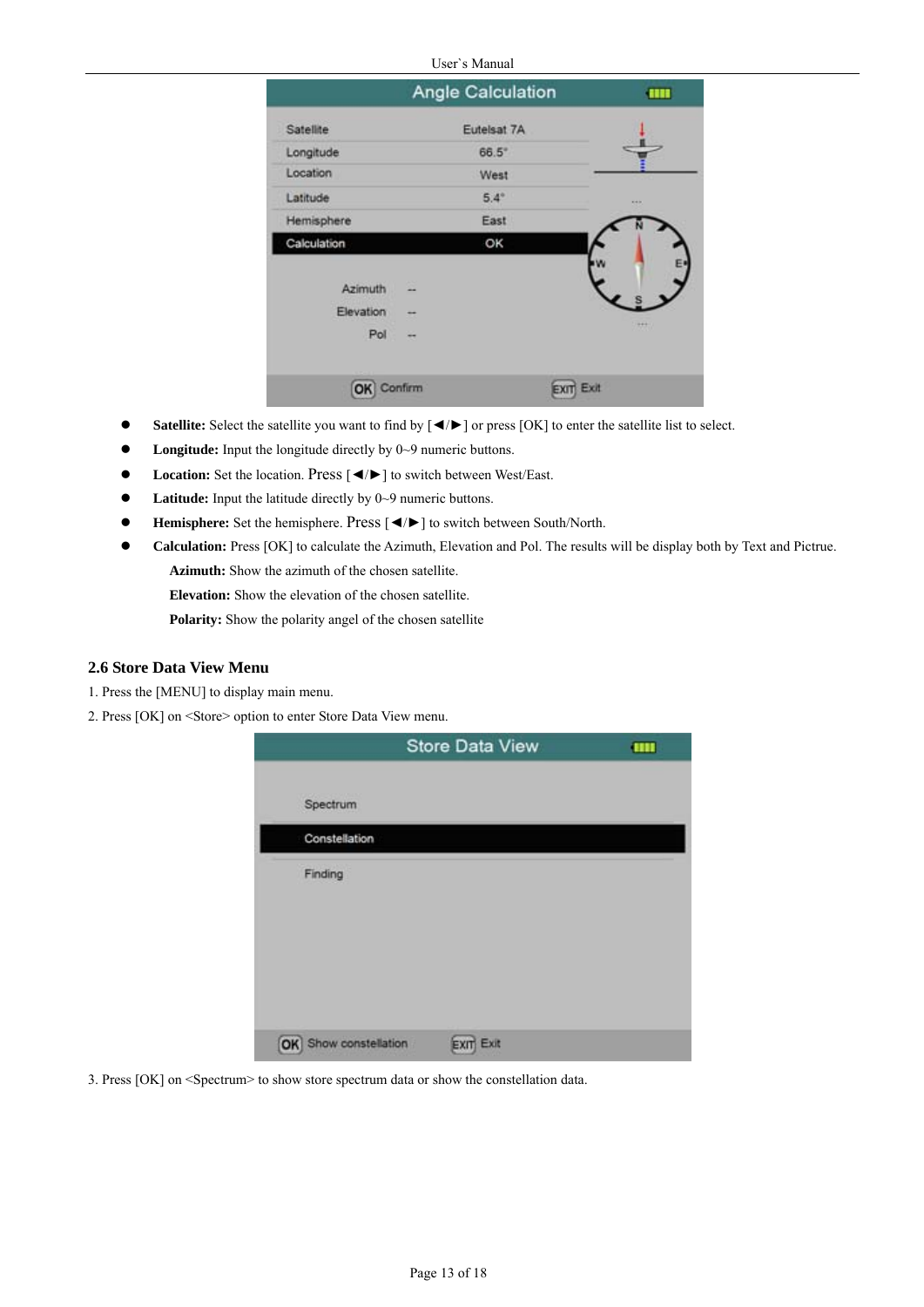|  | User`s Manual |
|--|---------------|
|  |               |

| Data List<br>$prev < 1/1$ >next |                   |
|---------------------------------|-------------------|
| 1 2011-09-11 16:58(03840)       | Frequency: 3840   |
| 2 2011-09-11 16:58(03840)       | Symb.rate: 27500  |
|                                 | Pol: Hor          |
| 3 2011-09-11 16:58(03840)       | MODE: DVB-S2/QPSK |
| 4 2011-09-11 16:58(03840)       | C/N: 22.7dB       |
| 5 2011-09-11 16 58(03840)       | BER: 9.99 E-8     |
|                                 | <b>FEC: 3/4</b>   |

- 4. Press [▲/▼] to select the figures you want to display.
- 4. Press [◄/►] to turn pages for Data List.
- 5. Press [F3] to delete the selected records.
- 6. Press [OK] to enter the constellation/spectrum analyzing interface for current records.

#### **2.7 System Setting**

- 1. Press the [MENU] to display the main menu.
- 2. Press [OK] on <System> option to enter system setting menu.

|                 | <b>System Setting</b><br><b>TILL</b> |  |
|-----------------|--------------------------------------|--|
| Language select | English                              |  |
| Screen Setting  | OK.                                  |  |
| Factory reset   | OK                                   |  |
| Time Zone       | <b>GMT</b>                           |  |
| Lock alarm      | On                                   |  |
| Key tone        | On                                   |  |
| Auto power off  | Off                                  |  |
| SW Ver          | 3.0.1                                |  |
| <b>Confirm</b>  | Exit                                 |  |

- Language select: Set the OSD language. Press [◀/►] to switch between available languages. Default set to English.
- Screen Setting: Set the LED screen parameters, such as Brightness, Saturation, Contrast and Sharpness.
- Factory reset: Press [OK] to pump factory reset confirm dialog. Press [OK] again to do reset or [Exit] to cancel.
- Time Zone: Set the local time zone. Press [◀/►] to switch options. Default set to GMT.
- Lock alarm: Press  $\left[ \blacktriangleleft / \blacktriangleright \right]$  to set the lock alarm On or Off. Default set to On.
- z **Key tone:** Press [◄/►] to set the key tone On or Off. Default set to On.
- Auto power off: The finder will power off according to your setting. Press [◀/►] to switch options. Default set to Off.
- **SW Ver.:** Show the software version

## **2.8 USB Service**

- 1. Press the [MENU] to display the main menu.
- 2. Press [OK] on <USB> option, the following window will appear.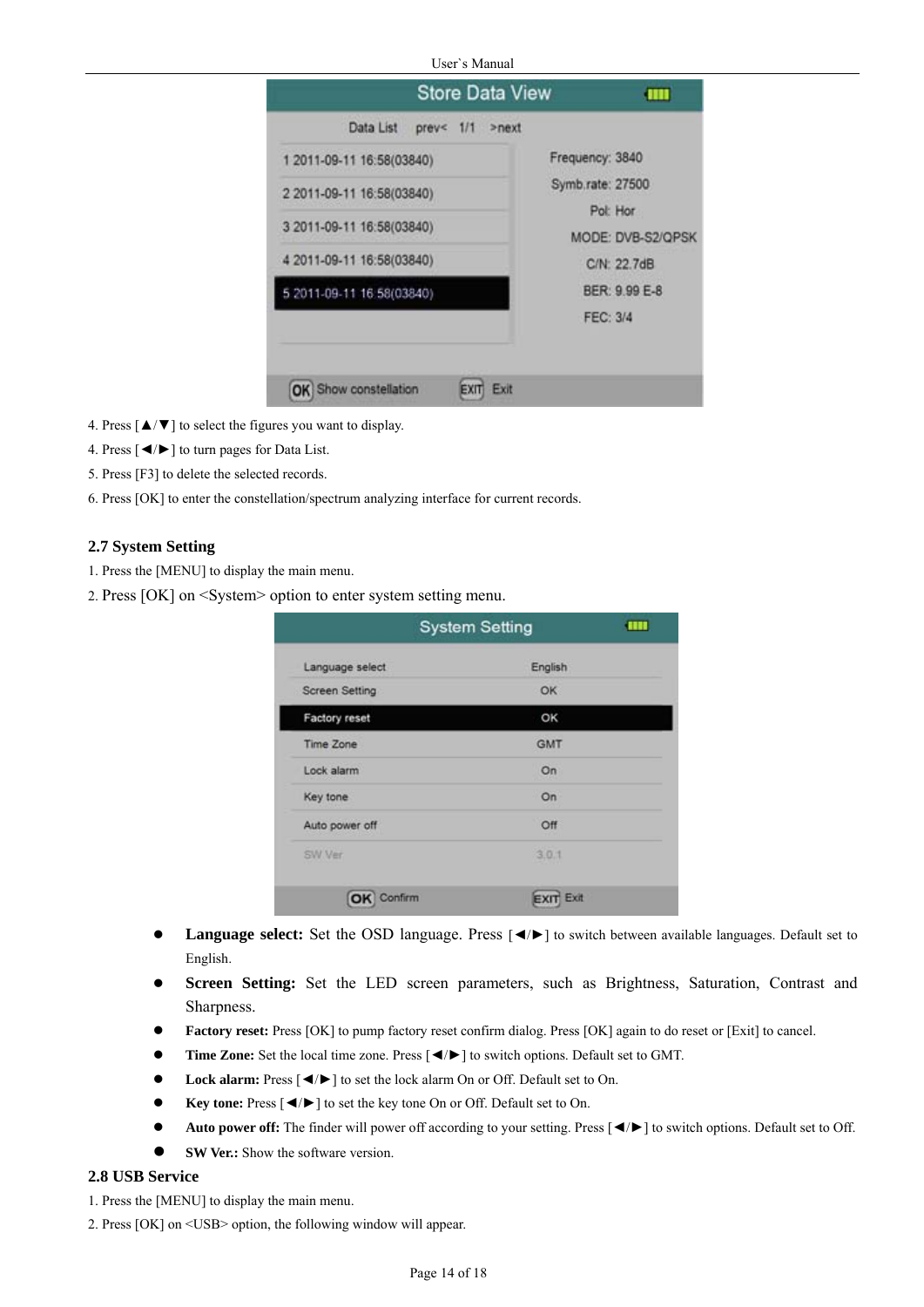|                          | <b>USB Service</b> | Ш |
|--------------------------|--------------------|---|
| Software Upgrade         |                    |   |
| Import Satellites By Usb |                    |   |
| Export Satellites To Usb |                    |   |
| Import Channels By Usb   |                    |   |
| Export Channels To Usb   |                    |   |

3. Press [OK] on <Software Upgrade>, all the available files in plugged USB stick will be listed in a dialog, please choose the correct one to upgrade.

|                    | <b>USB Service</b>       | ш    |
|--------------------|--------------------------|------|
| Software Up        | <b>USB Upgrade</b>       |      |
| <b>Import Sate</b> | usb_upgrade_app.AP       |      |
| <b>Export Sate</b> | usb_upgrade_all_flash.AP |      |
| Import Char        |                          |      |
| Export Char        |                          |      |
|                    |                          |      |
|                    | Confirm                  | Exit |

- 4. Press [OK] on <Import Satellites By USB>, all the available files in plugged USB stick will be listed in a dialog, please choose the correct one to import.
- 5. Press [OK] on <Export Satellites By USB>, all the satellites and transponder parameters in the finder will be export to USB stick.
- 6. Press [OK] on <Import Channels By USB>, all the available files in plugged USB stick will be listed in a dialog, please choose the correct one to import.
- 7. Press [OK] on <Export Channels By USB>, all the channels in the finder will be export to USB stick.

# **2.9 Channel List**

1. Press [OK] button to enter all channels list in video playing menu.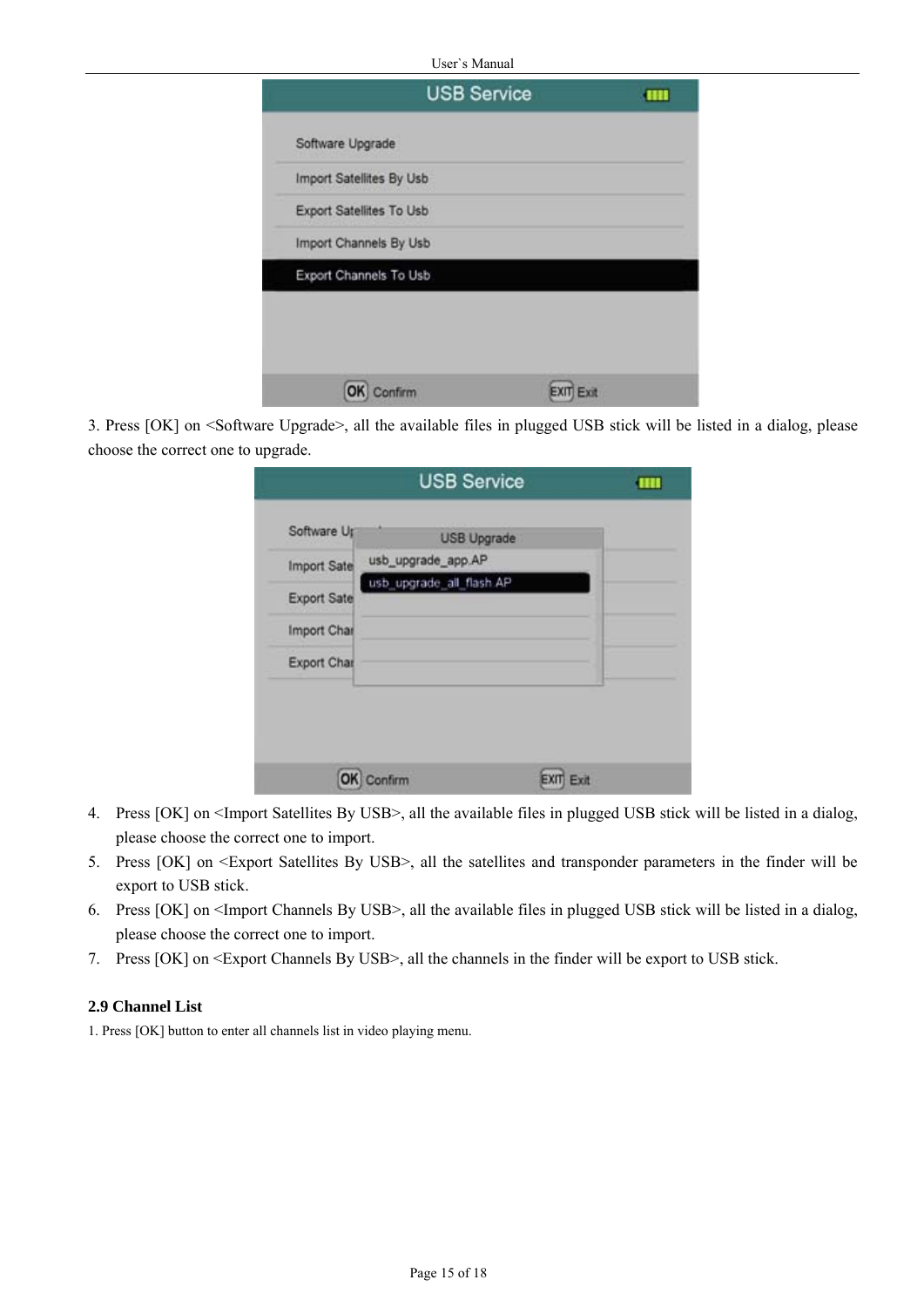| <b>ALL TV</b>               |      |  |  |  |
|-----------------------------|------|--|--|--|
| 0001 CCTV 1                 |      |  |  |  |
| 0002 CCTV 2                 | 羊    |  |  |  |
| 0003 CCTV 3                 | 羊    |  |  |  |
| 0004 CCTV 4                 |      |  |  |  |
| 0005 CCTV 5                 |      |  |  |  |
| 0006 CCTV 6                 | 羊    |  |  |  |
| 0007 CCTV 11                | 羊    |  |  |  |
| 0008 CCTV 12                | 羊    |  |  |  |
| 0009 CCTV 15                | ¥    |  |  |  |
| 3840 /H/ 27500 Zhongxing 6B |      |  |  |  |
| ОК<br>Confirm<br>F1         | Find |  |  |  |
| SA1<br>F3<br>Sat.           | Edit |  |  |  |

2. Press [▲/▼] to navigate between channels and press [OK] button to play your selected channel in video playing menu (whole screen mode).

- 3. Press [F1] to find channels by alphabet.
- 4. Press [SAT] to switch channel list between selected single satellite list and all channel list.



5. Press [F3] to enter to channel edit menu.

# **2.10 Channel Edit**

1. Press [OK] in video playing menu, and then press [F3] to enter to channel edit menu.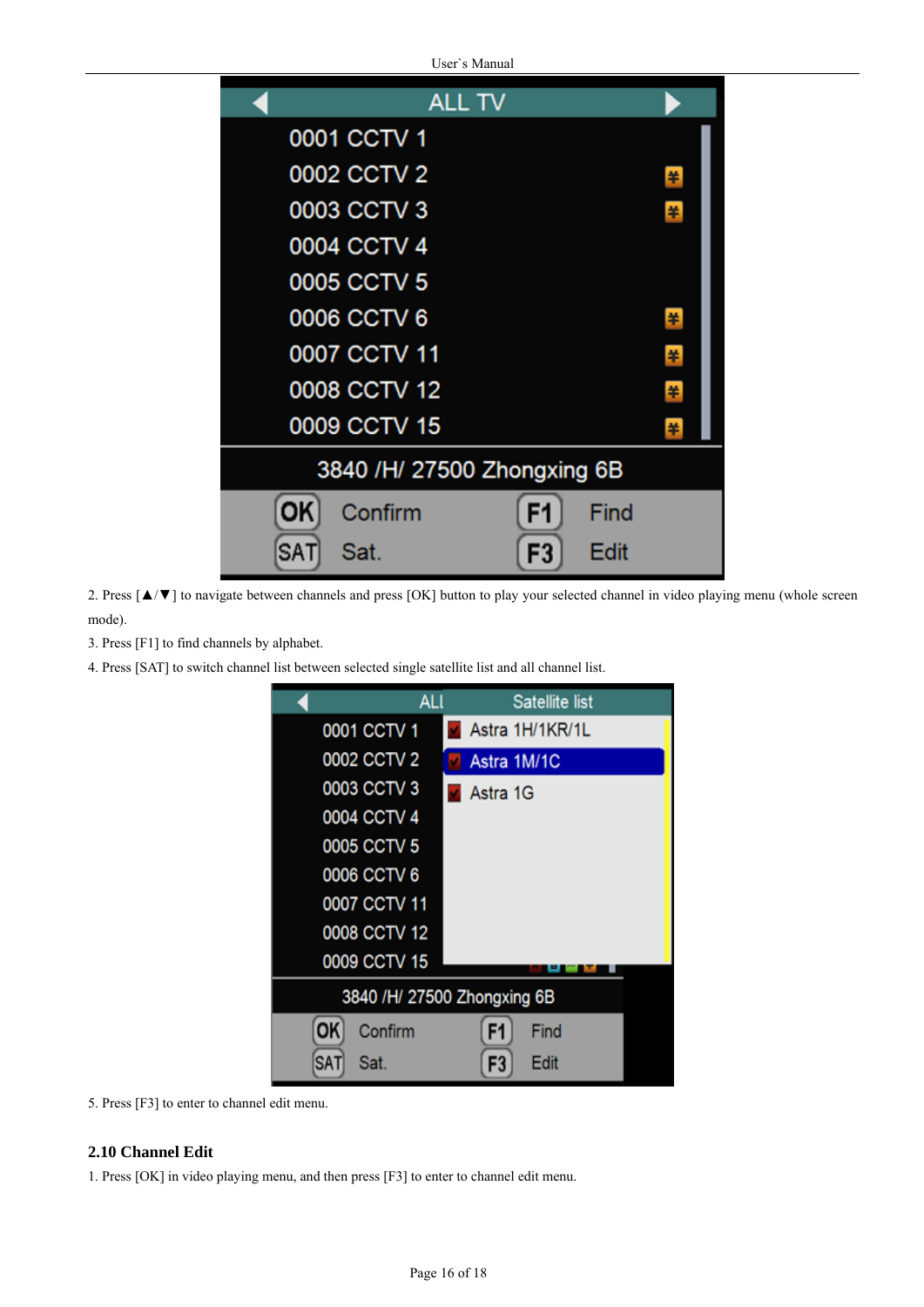|              | Program Edit |                                                              |
|--------------|--------------|--------------------------------------------------------------|
| ALL TV       |              | ۰                                                            |
| 0001 CCTV 1  | B            |                                                              |
| 0002 CCTV 2  | B            |                                                              |
| 0004 CCTV 4  | E            |                                                              |
| 0006 CCTV 6  | B            |                                                              |
| 0008 CCTV 12 | A            | Sat.<br>Astra 1G<br>Freq.: 11856<br>Sym.: 27500<br>Pol.: Hor |

- z **Move:** press [F1] to sign the channel, press [▲/▼] to move to the position which you want to move to, and then press [OK] to confirm;
- Lock: press [F2] to lock or unlock the focused channel;
- **•** Delete: press [F3] to delete or undelete the focused channel;
- **•** Satellite switch: Press [SAT] to switch channel list between selected single satellite list and all channel list.

The device will save all modification during exit.